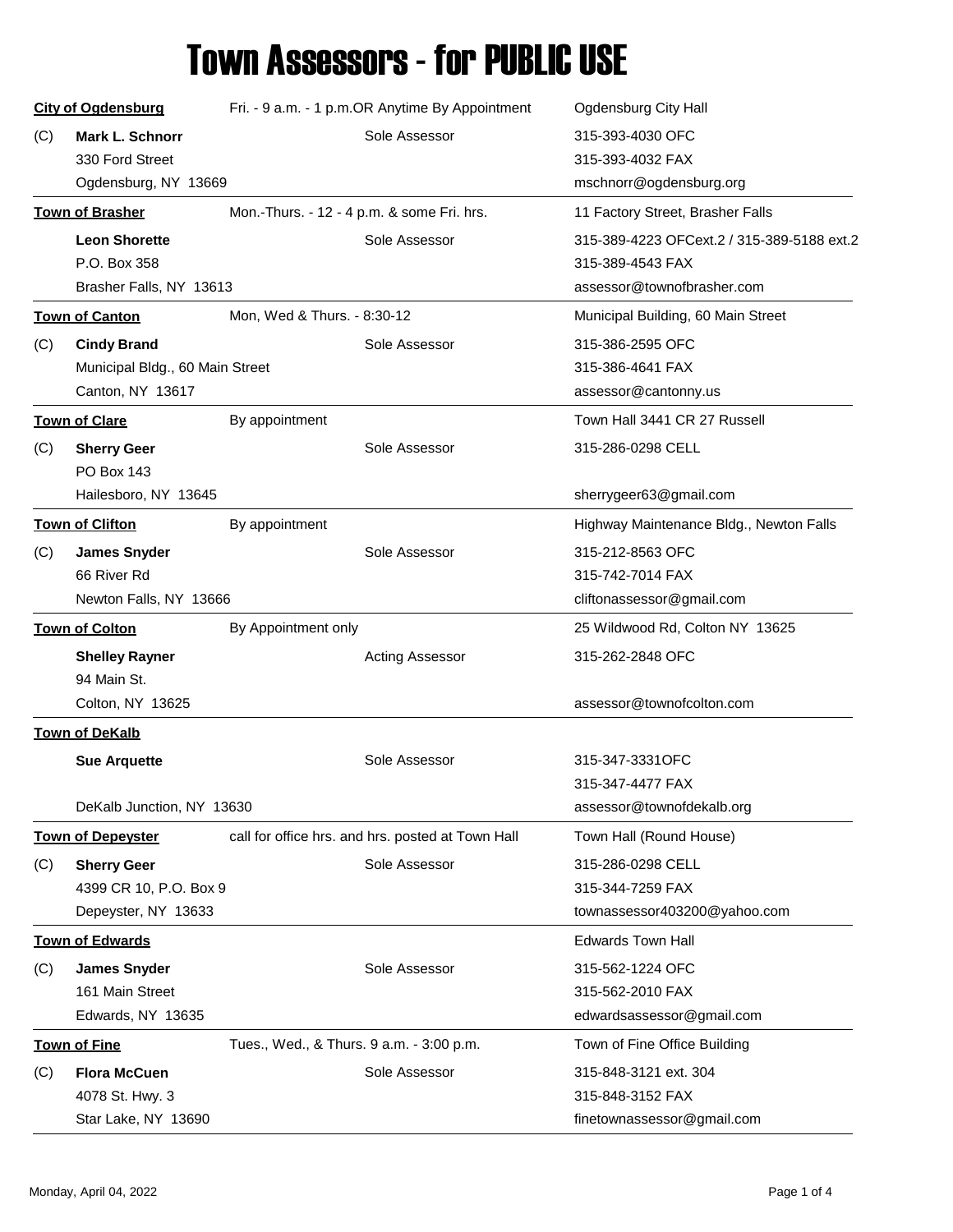|     | <b>Town of Fowler</b>        | Tues 9-12 in Office, By Appt - Mon -Fri - 9 am - 4 pm |                        | Town Hall - 87 Little York Road |
|-----|------------------------------|-------------------------------------------------------|------------------------|---------------------------------|
|     | Kathleen M. Besaw            |                                                       | Assessor Chair         | 315-287-9792 OFC                |
|     | 87 Little York Road          |                                                       |                        | 315-535-4094 FAX                |
|     | Gouverneur, NY 13642         |                                                       |                        | besawkathy92@gmail.com          |
|     | <b>Town of Fowler</b>        |                                                       |                        | Town Hall - 87 Little York Road |
|     | <b>Robert Theriault</b>      | Assessor                                              |                        | 315-287-9792 OFC                |
|     | 87 Little york Rd            |                                                       |                        | 315-535-4094 FAX                |
|     | Gouverneur, NY 13642         |                                                       |                        | bobndeb898@yahoo.com            |
|     | <b>Town of Gouverneur</b>    | 1st & 3rd Wed's, 6-8 PM, Sat.9 AM - 1.00 PM OR By     |                        | 1227 US Hwy. 11-Gouv. Town Hall |
| (C) | <b>Sherry Geer</b>           |                                                       | Sole Assessor          | 315-287-3102 OFC                |
|     | 1227 U.S. Highway 11         |                                                       |                        | 315-287-0105 FAX                |
|     | Gouverneur, NY 13642         |                                                       |                        | sherrygeer63@gmail.com          |
|     | <b>Town of Hammond</b>       | Mon. 9:00 - 12:00 p.m.                                |                        | <b>Hammond Town Hall</b>        |
| (C) | <b>Steve Teele</b>           |                                                       | Sole Assessor          | 315-324-5321 ext. 14 OFC        |
|     | P.O. Box 219, 17 Main Street |                                                       |                        | 315-324-5302 FAX                |
|     | Hammond, NY 13646            |                                                       |                        | assessor@townoflisbonny.org     |
|     | <b>Town of Hermon</b>        | Fri. 8.00 - 12.00 pm                                  |                        | <b>Hermon Town Hall</b>         |
|     | <b>Michael McQuade</b>       |                                                       | <b>Acting Assessor</b> | 315-748-8487 CELL               |
|     | 109 Church Street            |                                                       |                        | 315-347-4547 FAX                |
|     | Hermon, NY 13652             |                                                       |                        | assessor@hermonny.org           |
|     | <b>Town of Hopkinton</b>     | Mon. 9:30 a.m. - 1 p.m.                               |                        | <b>Hopkinton Town Office</b>    |
| (C) | Allen W. Fukes               |                                                       | Sole Assessor          | 315-328-4187 OFC                |
|     | 7 Church Street              |                                                       |                        | 315-328-4585 fax                |
|     | Hopkinton, NY 12965          |                                                       |                        | assessor@townofhopkinton.org    |
|     | <b>Town of Lawrence</b>      | Mon. & Wed. - 8:30 a.m. - 4 p.m.                      |                        | Municipal Bldg., N. Lawrence    |
| (C) | <b>David Burl</b>            |                                                       | Sole Assessor          | 315-740-0136-Assr Ofc           |
|     | 11403 US 11                  |                                                       |                        | 315-389-4488 FAX                |
|     | North Lawrence, NY 12967     |                                                       |                        | burlieman@gmail.com             |
|     | <b>Town of Lisbon</b>        | Tues., Wed., & Thurs. - 8:00 - 11:00 p.m.             |                        | Lisbon Town Hall                |
| (C) | <b>Steve Teele</b>           |                                                       | Sole Assessor          | 315-393-7593 OFC                |
|     | 6963 County Route 10         |                                                       |                        | 315-394-7412 FAX                |
|     | Lisbon, NY 13658             |                                                       |                        | assessor@townoflisbonny.org     |
|     | <b>Town of Louisville</b>    | Wed. 4:30 - 7:30 p.m.                                 |                        | Louisville Town Office          |
| (C) | <b>Michael Pearson</b>       |                                                       | Sole Assessor          | 315-764-7473 OFC                |
|     | 14810 State Highway 37       |                                                       |                        | 315-764-0187 FAX                |
|     | Massena, NY 13662            |                                                       |                        | assessor5282@gmail.com          |
|     | <b>Town of Macomb</b>        | Mon. & Wed. 9 a.m. - 12 p.m.                          |                        | Macomb Town Hall on St. Hwy. 58 |
| (C) | Mark L. Schnorr              |                                                       | Sole Assessor          | 315-854-6297 CELL               |
|     | 6663 State Highway 58        |                                                       |                        | 315-578-2212 FAX                |
|     | Hammond, NY 13646            |                                                       |                        | macombassessor@outlook.com      |
|     | <b>Town of Madrid</b>        | Tue - 8:30 am - 10:30 am OR by Appointment            |                        | Madrid Municipal Building       |
| (C) | <b>Amy Hunt</b>              |                                                       | Sole Assessor          | 315-322-5760 OFC                |
|     | 3529 County Route #14        |                                                       |                        |                                 |
|     | Madrid, NY 13660             |                                                       |                        | madridassessor@gmail.com        |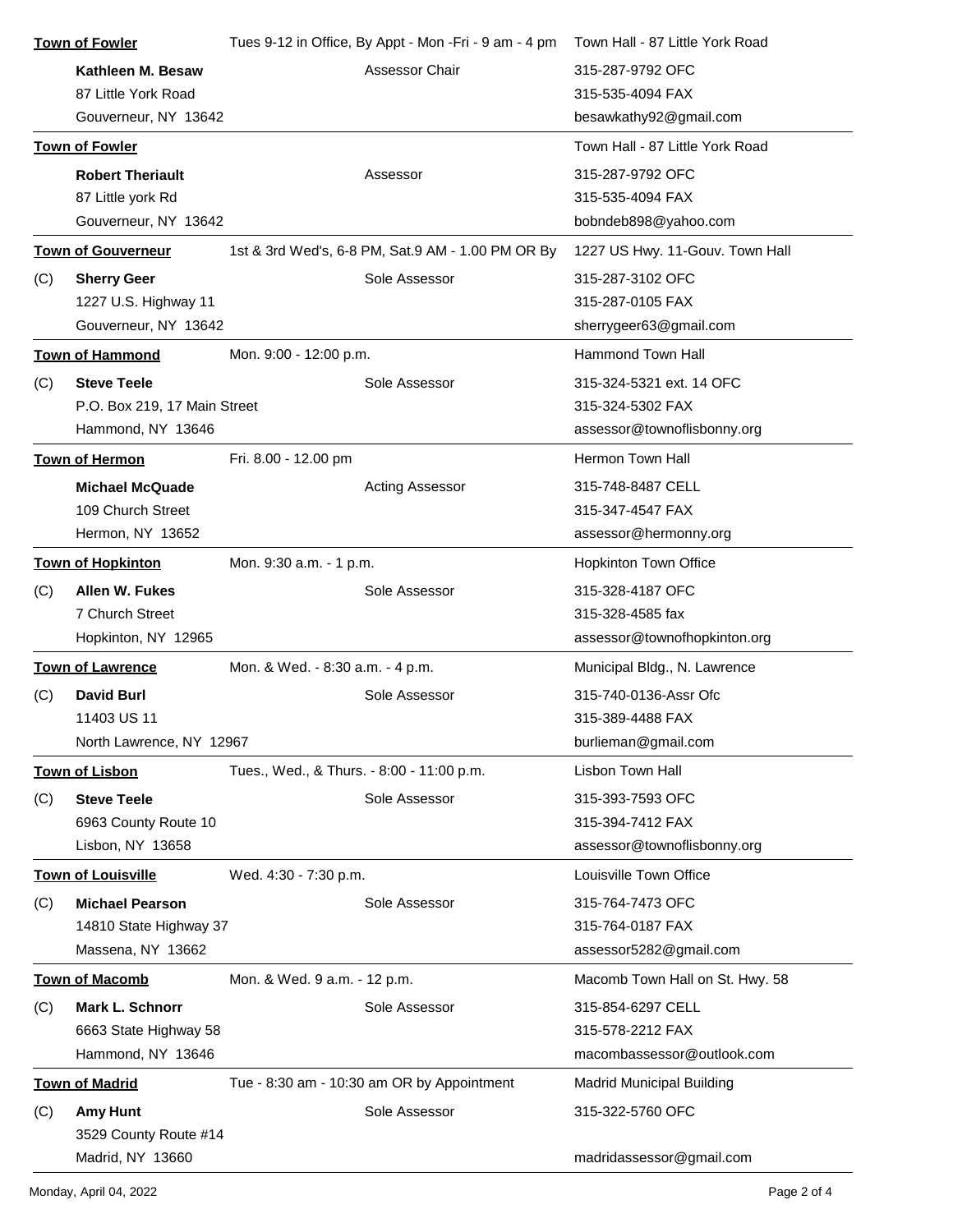| <b>Town of Massena</b> |                              | Mon.-Fri. - 8:00 a.m. - 4:30 p.m.        |               | Massena Town Hall, Room #5       |
|------------------------|------------------------------|------------------------------------------|---------------|----------------------------------|
| (C)                    | <b>Vernon Brand</b>          |                                          | Sole Assessor | 315-769-6924 OFC                 |
|                        | Town Hall, 60 Main St., Rm 5 |                                          |               | 315-769-0578 or 315-705-0938 FAX |
|                        | Massena, NY 13662            |                                          |               | vbrand@massena.us                |
|                        | <b>Town of Morristown</b>    | Mon. & Tues. - 5 - 9 p.m. By Appointment |               | <b>Town Hall</b>                 |
| (C)                    | <b>James Snyder</b>          |                                          | Sole Assessor | 315-375-8415 OFC                 |
|                        | P.O. Box 240                 |                                          |               | 315-375-4723 FAX                 |
|                        | Morristown, NY 13664         |                                          |               | assessor@townofmorristownny.org  |
|                        | <b>Town of Norfolk</b>       | Mon & Wed - 4.30 - 8.00 PM               |               | Norfolk Town Hall                |
|                        | <b>Lena Kanitz</b>           |                                          | Sole Assessor | 315-384-4701 OFC                 |
|                        | 5 West Main St.              |                                          |               | 315-384-3505 FAX                 |
|                        | Norfolk, NY 13667            |                                          |               | NorfolkNYassessor@gmail.com      |
|                        | <b>Town of Oswegatchie</b>   | Tues.& Thurs. - 9 a.m. - 3 p.m.          |               | 51 State St., Heuvelton          |
| (C)                    | <b>Mark L. Schnorr</b>       |                                          | Sole Assessor | 315-344-2400 OFC ext. 114        |
|                        | 51 State Street              |                                          |               | 315-344-1246 FAX                 |
|                        | Heuvelton, NY 13654          |                                          |               | assessor@townofoswegatchie.com   |
|                        | <b>Town of Parishville</b>   | Tues. - 2 - 6 p.m.                       |               | Parishville Town Hall            |
| (C)                    | <b>David Burl</b>            |                                          | Sole Assessor | 315-265-2131 ext. 7              |
|                        | P.O. Box 155                 |                                          |               | 315-265-1855 FAX                 |
|                        | Parishville, NY 13672        |                                          |               | burlieman@gmail.com              |
|                        | <b>Town of Piercefield</b>   | Monday 9 a.m. - 2 p.m.                   |               | Piercefield Town Hall            |
| (C)                    | <b>Flora McCuen</b>          |                                          | Sole Assessor | 518-359-7569 HM&FAX              |
|                        | 9799 State Highway 3         |                                          |               | 518-359-9409 OFC FAX             |
|                        | Childwold, NY 12922          |                                          |               | piercefieldassessor@gmail.com    |
|                        | <b>Town of Pierrepont</b>    | Wed.: 1:30 pm - 3:30 pm                  |               | 864 State Highway 68             |
| (C)                    | <b>Amy Hunt</b>              |                                          | Sole Assessor | 315-386-8311 OFC                 |
|                        | 864 State Highway 68         |                                          |               | 315-379-0415 FAX                 |
|                        | Canton, NY 13617             |                                          |               | pierrepontassessor@gmail.com     |
|                        | <b>Town of Pitcairn</b>      | 1st & 3rd Thursday's, 8 am - 12 pm.      |               | 10 Edwards Road, Harrisville     |
| (C)                    | <b>Teresa LaParr</b>         |                                          | Sole Assessor | 315-543-2111 ext. 4 OFC          |
|                        | 10 Edwards Road              |                                          |               | 315-543-9577 FAX                 |
|                        | Harrisville, NY 13648        |                                          |               | tlaparrassess@gmail.com          |
|                        | <b>Town of Potsdam</b>       | Mon.-Fri. - 9 a.m. - 4 p.m.              |               | 35 Market Street, Potsdam        |
| (C)                    | <b>Jim McGuire</b>           |                                          | Sole Assessor | 315-265-2810 OFC                 |
|                        | 18 Elm Street                |                                          |               | 315-265-3931 FAX                 |
|                        | Potsdam, NY 13676            |                                          |               | assessor@potsdamny.us            |
|                        | <b>Town of Rossie</b>        | Wed. - 1 - 3 p.m.                        |               | 908 CR 3, Redwood, NY 13679      |
| (C)                    | <b>Cindy Shaw</b>            |                                          | Sole Assessor | 315-324-5166 OFC                 |
|                        | 908 County Route 3           |                                          |               | 315-324-6870 FAX                 |
|                        | Redwood, NY 13679            |                                          |               | csassessor55@gmail.com           |
|                        | <b>Town of Russell</b>       | Wed. - 10 am - 1:00 p.m.                 |               | Russell Town Hall                |
| (C)                    | <b>Amy Hunt</b>              |                                          | Sole Assessor | 315-347-4825 OFC                 |
|                        | 4 Pestle Street              |                                          |               | 315-347-4244 FAX                 |
|                        | Russell, NY 13684            |                                          |               |                                  |